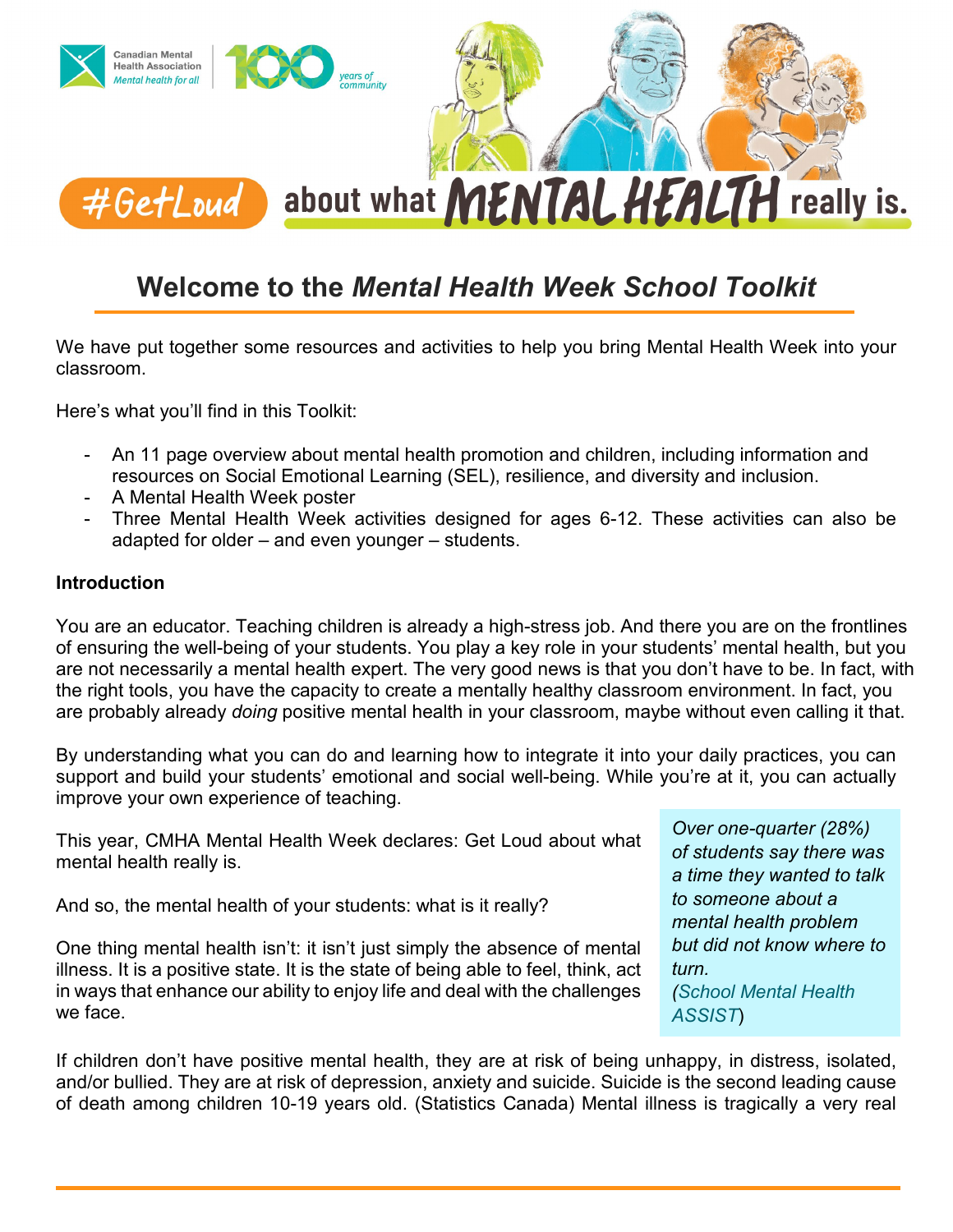experience for many Canadian children. The stats vary, but it is estimated that 1/6 Canadian children live with a mental illness and that 70% of

mental illnesses start in childhood. Although mental illness may be caused by a combination of biology, psychology and environment, getting ahead of it is often possible, through mental illness prevention and by intervening and treating it early.

Another key element in prevention is something called "mental health promotion."

#### **What is Mental Health Promotion?**

Mental Health Promotion is all about creating environments that promote and sustain positive mental health for everyone. That's where you come in. The school, and the classroom teacher, are key to promoting the mental health of children.

*Up to 80% of children and youth who experience a mental health problem will not receive treatment. This is because of stigma, a lack of services and problems seeking help. [\(School Mental](https://smh-assist.ca/) Health ASSIST)*

Children's mental health is at risk and that risk is growing. CMHA's policy paper, released this Mental Health Week, argues that the prominence of social media in children's lives may be having a negative effect on their mental health.

The case for school-based mental health promotion is as clear-cut as it gets. Research shows that school-based mental health promotion programs:

- Enhance regulation of emotions
- Enhance coping and problem-solving skills
- Enhance empathy and respect for diversity
- Improve attitudes about self, others and school
- Improve academic achievement
- Decrease bullying and aggression
- Decrease behavioural problems
- Reduce emotional stress, anxiety, depression and suicide
- Reduce drug use

And if you're trying to make an economic case, the return on investment is very good. Some estimate that for every \$1 invested, \$11 are saved in providing services. [\(wellahead.ca\)](https://cmhan.sharepoint.com/sites/allstaff/Shared%20Documents/Communications%20and%20Marketing/Corporate%20Communications/Mental%20Health%20Week/2019/School%20Toolkit/FINALS/Overview%20Piece/Introduction/wellahead.ca)

In CMHA's *Mental Health Week School Toolkit*, we are focusing on three mental health promotion topics – Social Emotional Learning, Resilience, and Diversity and Inclusion. We are also providing some activities designed to help you mark Mental Health Week in your classrooms.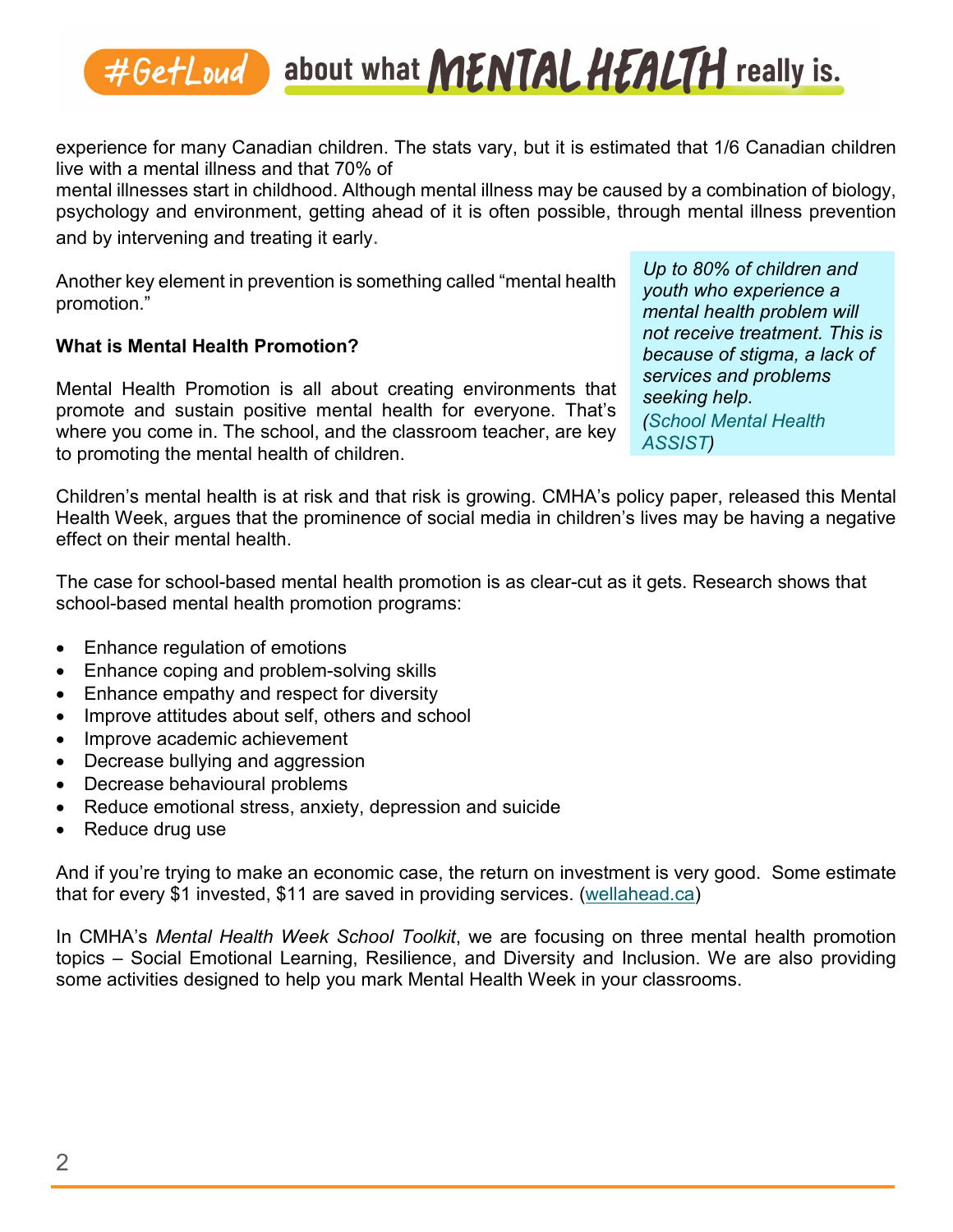#### **Sources:**

- [The Pan-Canadian Joint Consortium for School Health Positive Mental Health Toolkit](http://wmaproducts.com/JCSH/) (2nd [Edition\)](http://wmaproducts.com/JCSH/)
- [Manitoba Healthy Schools](https://www.gov.mb.ca/healthyschools/docs/Mental_Health_Promotion.pdf)
- [Public Health Agency of Canada](https://www.canada.ca/en/public-health/topics/improving-your-mental-health.html)
- The Health of Canada's Young [People: a mental](http://www.phac-aspc.gc.ca/hp-ps/dca-dea/prog-ini/school-scolaire/behaviour-comportements/publications/hcyp-sjc-eng.php) health focus *(2011)*
- Healthy [Settings](http://www.phac-aspc.gc.ca/hp-ps/dca-dea/prog-ini/school-scolaire/behaviour-comportements/publications/settings-cadres-eng.php) for Young People in Canada (2008)
- [Wellahead.ca](https://cmhan.sharepoint.com/sites/allstaff/Shared%20Documents/Communications%20and%20Marketing/Corporate%20Communications/Mental%20Health%20Week/2019/School%20Toolkit/FINALS/Overview%20Piece/Introduction/wellahead.ca)
- [School Mental Health ASSIST](https://smh-assist.ca/)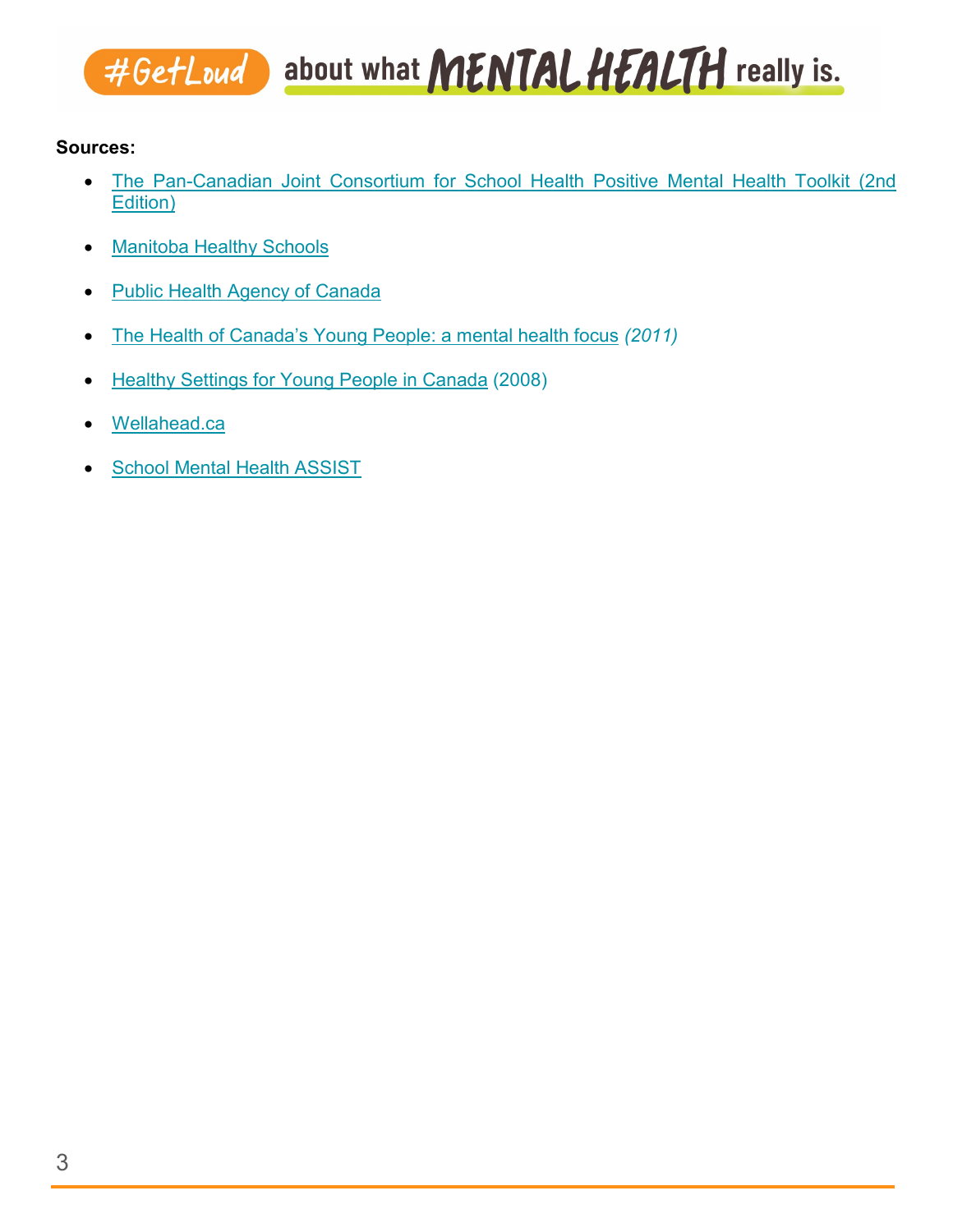

## **Social Emotional Learning**

SEL. It stands for social emotional learning. Does it sound like a buzzword? Or just another add-on to the curriculum? It actually isn't. It is an education movement that has been gathering steam, first in the US, and now across Canada, and is firmly based in science. It can utterly transform the way we teach children, positively affecting their mental health, and yes, even their academic success.

It is more than just a program or a lesson. Social-emotional learning (SEL) is as much about how we teach as it is what you teach. SEL helps us apply a different lens to the education of children: the lens of emotions, empathy and positive relationships and it actually improves children's academic success. As well as their overall mental health.

So what it it essentially? Through SEL, children learn the skills to understand and cope with their emotions. This way they can learn how to calm themselves when they're upset, and how to care and show care for others. It fosters good relationships and good decisions.

And by the way, it's not just for children. It's for teachers; it's for parents; it's for everyone.

Here is the nitty gritty of what SEL can help develop in children:

- How to identify and manage their emotions
- How to set and follow their goals
- How to show caring and concern for others
- How to make and keep good relationships
- How to make decisions that show respect for themselves and others
- How to deal with conflict and other interpersonal challenges.

#### **Resources:**

We have put together a list of resources, toolkits and videos on SEL that you can adapt for your classroom, or use to help explain SEL to parents.

Here are some short videos that tell the SEL story:

- SEL Introduction: <https://www.youtube.com/watch?v=DUnUYMZD2PY&feature=youtu.be>
- **SEL for Parents:** <https://www.youtube.com/watch?v=y2d0da6BZWA>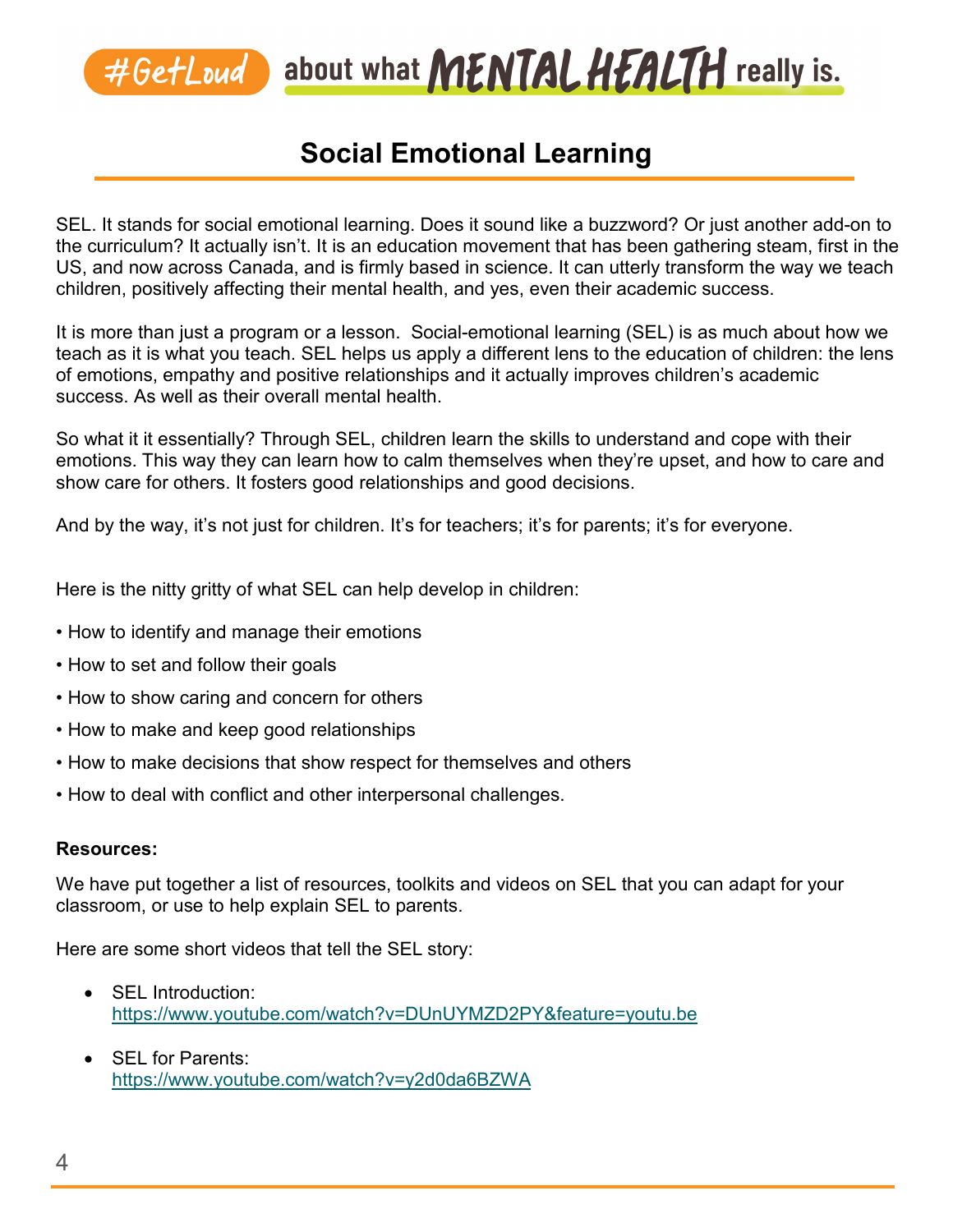- Five Social and Emotional competencies: <https://www.youtube.com/watch?v=pWZeR1bB038>
- Kids Matter Australia Video: <https://vimeo.com/153540533>

Social and Emotional Learning:

- SEL For Prevention: *Step Up* is a set of free-standing social emotional learning lessons adapted for middle school students in response to the 2012 National Strategy for Suicide Prevention (US). <https://selforprevention.com/>
- Educate the Heart video: An inspirational video on the roles schools have to play in fostering social and emotional skills. [https://www.youtube.com/watch?time\\_continue=3&v=SOYOa4FIj-Y](https://www.youtube.com/watch?time_continue=3&v=SOYOa4FIj-Y)

Here are some toolkits and program guides that can help you bring SEL to life in your classrooms:

- <https://extension.umn.edu/what-youth-development/sel-toolkit>
- [https://d3n8a8pro7vhmx.cloudfront.net/themes/51172dcc1ad07a63d6000002/attachments/orig](https://d3n8a8pro7vhmx.cloudfront.net/themes/51172dcc1ad07a63d6000002/attachments/original/1361410998/2_SocialEmotionalLearningToolkit.pdf_-_link_to_2.pdf?1361410998) inal/1361410998/2\_SocialEmotionalLearningToolkit.pdf - link\_to\_2.pdf?1361410998
- On social emotional learning and bullying [http://actforyouth.net/youth\\_development/professionals/sel/](http://actforyouth.net/youth_development/professionals/sel/)
- An online platform that offers step-by-step quidance and field-tested tools to help school teams implement high-quality SEL. (Jan 2019) <https://schoolguide.casel.org/>

We have just scratched the surface of the many, excellent resources that are out there. To find more, consult the amazing Canadian resource finders here:

- Great resource finder for SEL brought to you by the University of British Columbia. <http://www.selresources.com/sel-resources/>
- A resource finder from Well Ahead (wellahead.ca), an initiative of the McConnell Foundation. <https://www.wellahead.ca/resources>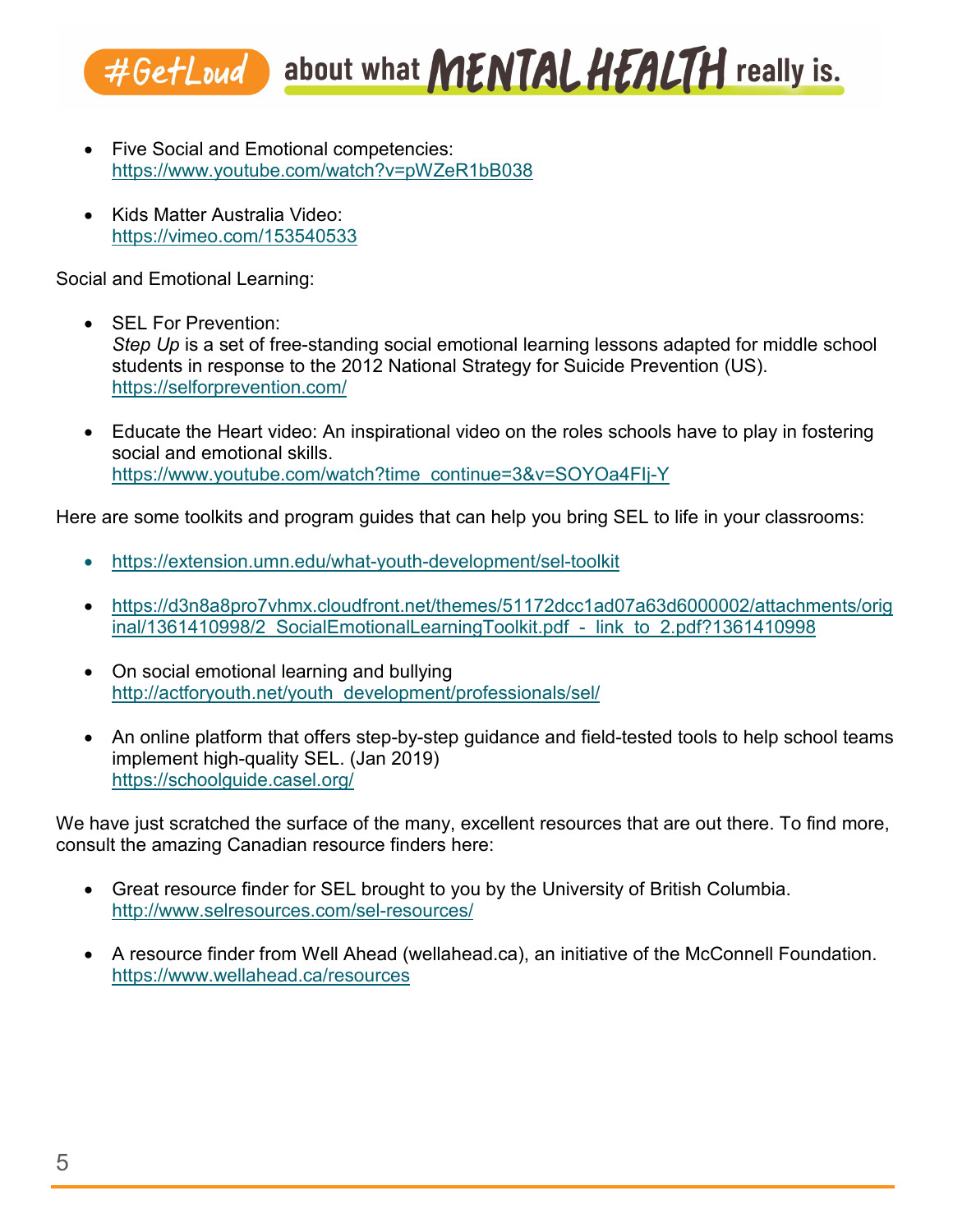# **Resilient Children: up on their feet again**

Despite our best efforts to shield them, children will experience disappointments, and stress. It's impossible to protect them from the difficulties of life. What isn't impossible—in fact, what is very possible—is to help children learn how to manage life's ups and downs and build their coping skills. This can help them feel good about themselves, trust others and feel hopeful and optimistic.

This is called resilience. One straightforward way to define it is the ability to "bounce back" and thrive in the face of difficulties.

So, that's resilience in a nutshell. It is also important to remember what it is *not*:

Resilience is *not* about encouraging children to cope quietly when things are tough. We need to encourage children to speak up about their feelings and their needs.

Social emotional learning (SEL) can help them do that. (See our info sheet for more on SEL.)

#### **What does a resilient child look like?**

Resilient children don't just *look* like they're coping. They actually are. They feel that you appreciate them as they are. Exactly as they are. They don't expect unreasonable things from themselves. They have coping strategies, including knowing how to ask for—and get—support when they need it.

Some researchers talk about the skills—or assets—children need in order to be resilient. Here are the basics:

The child:

- feels appreciated and valued
- understands how to set realistic expectations for themselves and others
- has good problem-solving skills
- has good coping strategies
- asks for help
- gets positive support from adults
- has good interactions with other children

And here are some activities and strategies you can use to help children develop these assets:

#### *How I'm doing***: a student-led report card**

Develop a report card designed to encourage the child to reflect on their own strengths and areas for development, both personal and academic. Have a meeting, led by the student, and use the opportunity to reinforce positive attributes, and support their potential to develop. This focus on strengths will promote their self-confidence.

Mindfulness, or the practice of coming back to the present moment, can help reduce emotional distress in children.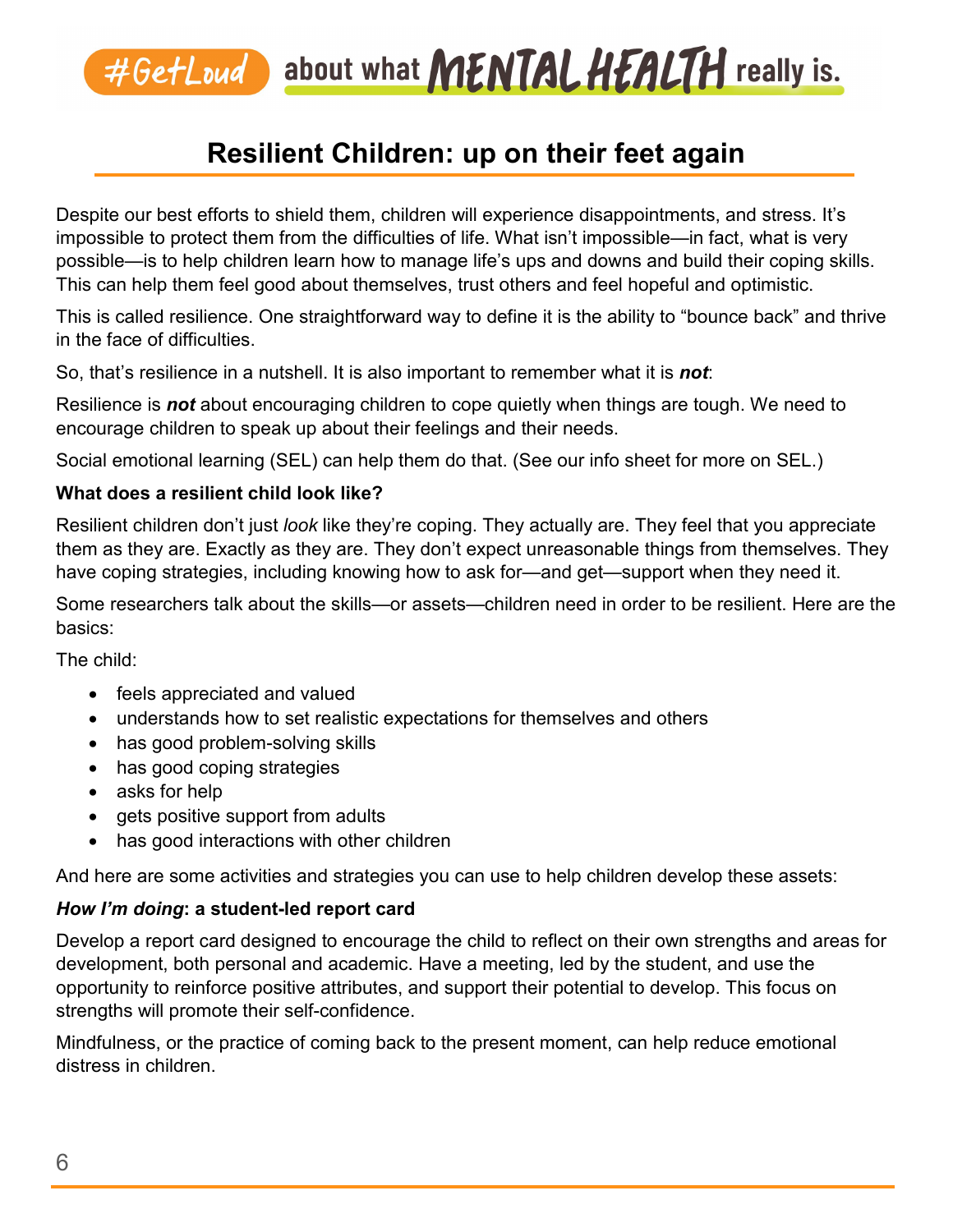#### *Come back to the here and now:*

Here's one simple technique to help your students to come out of their worries, and back into their body sensations. It can help them calm themselves.

Guide your student by saying: when you notice you're worrying about something, take a quiet moment for yourself. Simply and kindly say to yourself "come back", breathe, and focus on what you're doing right now. What can you see? What can you feel? What can you hear? What can you smell? Who is around you?

The internet is awash with mindfulness videos and exercises, including those adapted for children. These exercises can include guided dance, stretching, breathing, and working out.

#### **Here are some other resources you can check out:**

Go Noodle:

#### <https://www.gonoodle.com/>

Go Noodle is a free online library of fun, short videos that encourage movement and cultivate mindfulness in students. Go Noodle is designed to engage students in using their bodies to energize or calm down in a short time.

#### Smiling Mind

#### <https://www.smilingmind.com.au/>

Smiling Mind is a web and app-based program designed for children 7 or older, (and anyone beyond). It was designed by psychologists and educators to help develop emotional awareness, emotional regulation, and social awareness skills in children using mindfulness meditation techniques.

Pure power

#### <http://pureedgeinc.org/>

*Pure Power* teaches students ways to manage stress, respond versus react, act with compassion, and set goals.

#### **Toolkits:**

Here are some toolkits from the UK that can help *you* help *children* to develop resilience.

<https://www.headstartkent.org.uk/schools-and-practitioners/resilience-toolkit>

<https://www.seemescotland.org/media/8155/resiliance-toolkit.pdf>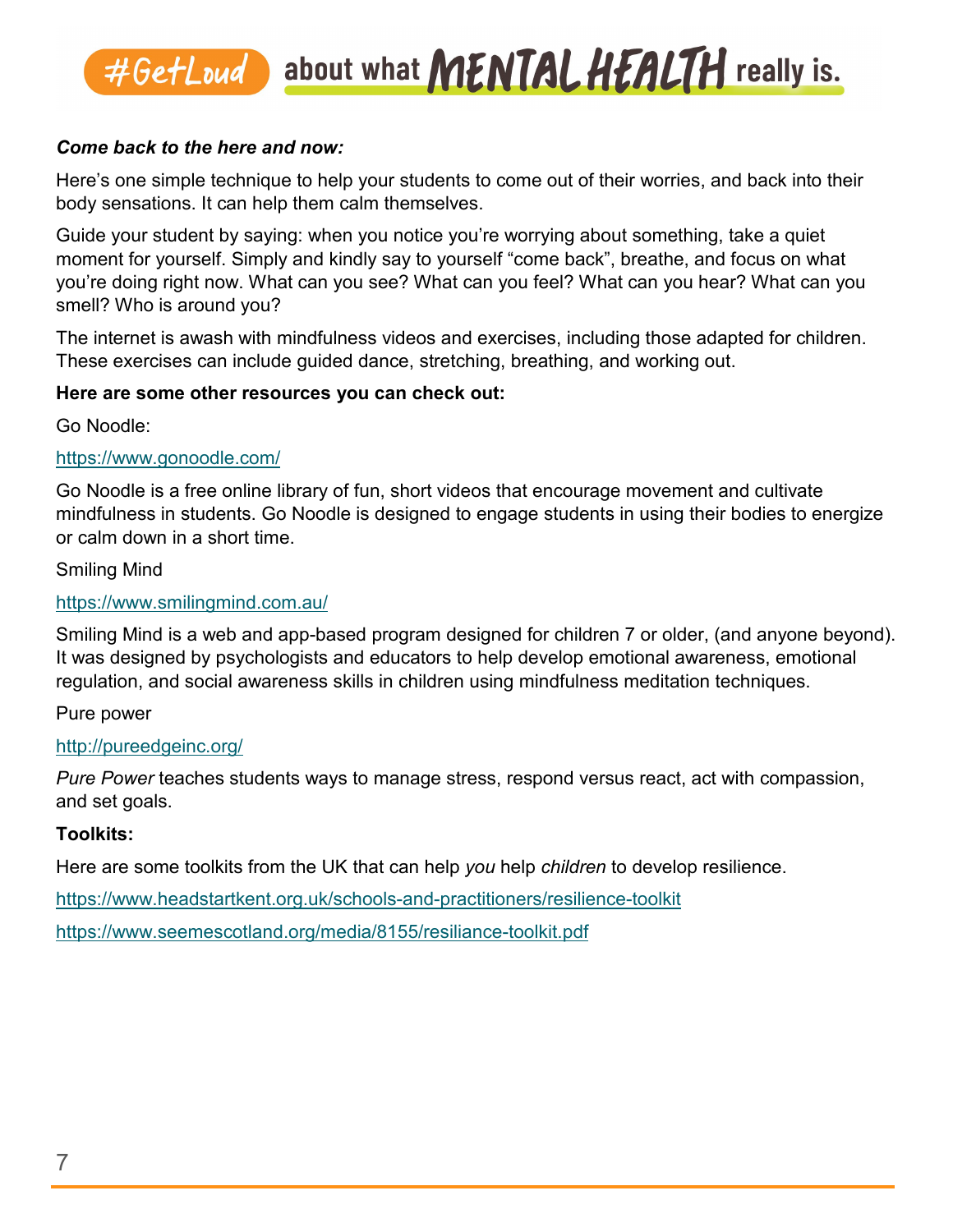# **Promoting diversity and inclusion**

Belonging is key to ensuring positive mental health in children and youth. You are always looking for ways to make sure that your students feel included and, on the flip side, that they aren't excluded or bullied.

Our classrooms, like our country, are places where diversity lives. Maybe we think primarily about cultural, racial and ethnic diversity. But the list is long: we also need to consider social origin, genetic features, language, religion or belief, political or any other opinion, membership of a national minority, property, birth, disability, age and sexual orientation. (Charter of Fundamental Rights of the European Union 2000). This shouldn't be just a laundry list. Respecting and celebrating diversity in all of its richness can help ensure that children feel connected to each other, and that they don't find themselves on the outside, alienated, alone and in despair.

You, as educators, can help make your school and your classroom emotionally and psychologically safe spaces for *all* children.

Here are some things to take into account when creating inclusive classrooms:

Children come in all shapes, sizes and levels of physical ability. They should never be body-shamed. Body-shaming can lead to the internalization of negative body image, to eating disorders, and to weight-based bullying. Please see our fact sheet called *All bodies are good bodies*.

Not all children are gender "conforming": they are gender and sexually diverse. It is important to ensure that your school and your classroom are safe, caring and supportive for children, including those who do not conform to gender categories.

Schools offer an important place of welcoming for children who are newcomers to Canada. Beyond fostering belonging and connectedness, educators must also be aware that children who come as refugees may have experienced trauma, and they may need extra supports. In fact, by knowing what trauma supports are available in your community, you can assist all of your students who may require them.

Here is a checklist of ways to promote respect and appreciation for diversity and differences in schools. It was adapted from a resource created by the Pan-Canadian Joint Consortium for School Health [\(http://wmaproducts.com/JCSHModule2/\)](http://wmaproducts.com/JCSHModule2/).

- $\boxtimes$  Are you providing opportunities for students to understand and value the similarities and differences among people?
- $\boxtimes$  Are you including resource people in the classroom who come from a range of backgrounds and perspectives?
	- $\circ$  This may include inviting Elders and others from Indigenous communities to share their ways of knowing, their traditions and their values
	- $\circ$  This may include community members from other countries, cultures, home languages and identities
- $\boxtimes$  As an educator, are you showing the way?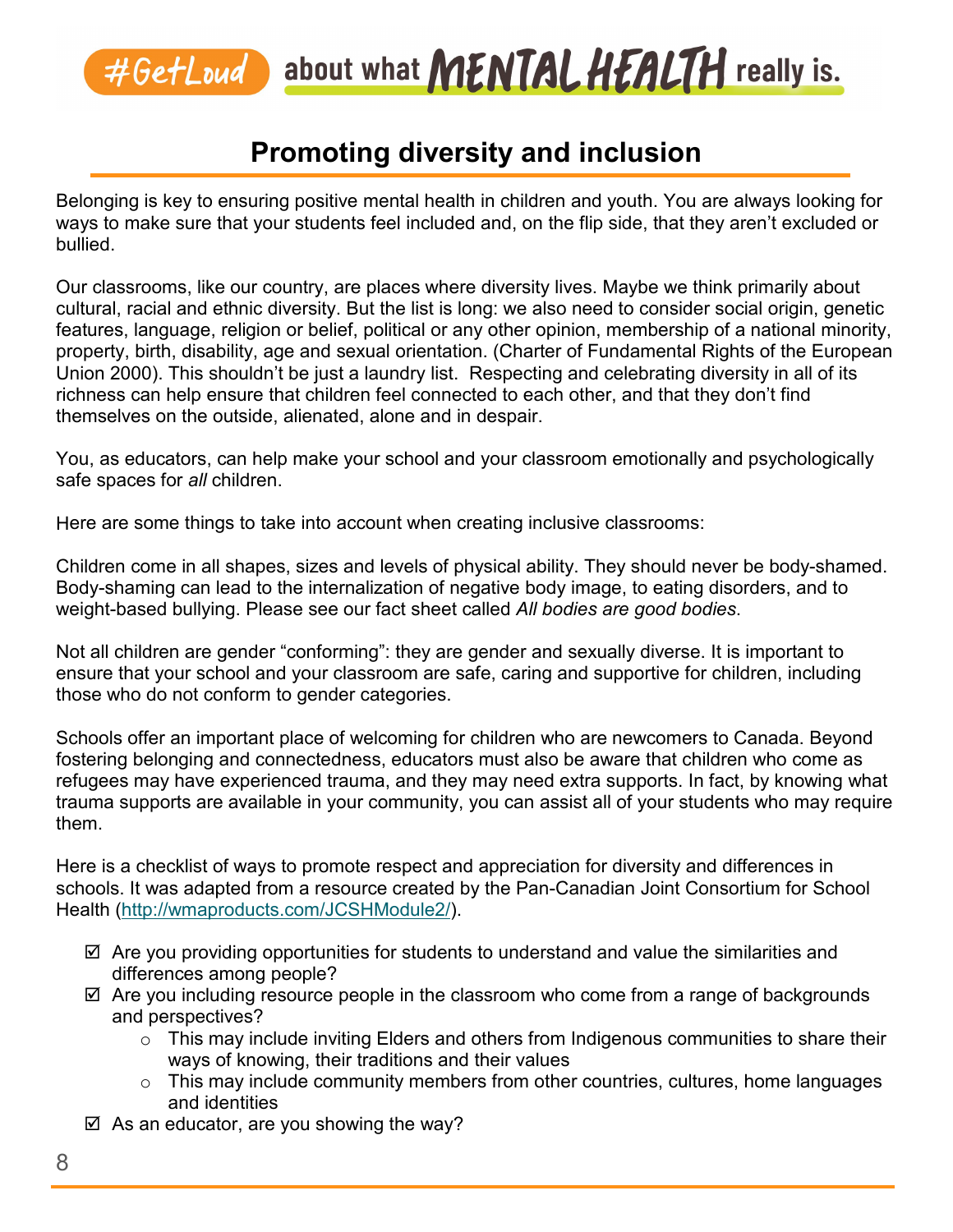- o Do you yourself model respect for individual and cultural differences?
- $\boxtimes$  Does your classroom reflect the world?
	- $\circ$  Expand student awareness of individual and cultural differences through the materials you bring into the classroom
	- o Ensure diversity when assigning student projects:
		- For example, biographical projects should include people of different cultures and identities
- $\boxtimes$  Are you supporting students in the exploration of their own differences and identities?
	- $\circ$  For instance: support students in their efforts to create groups that advocate for supportive and safe environments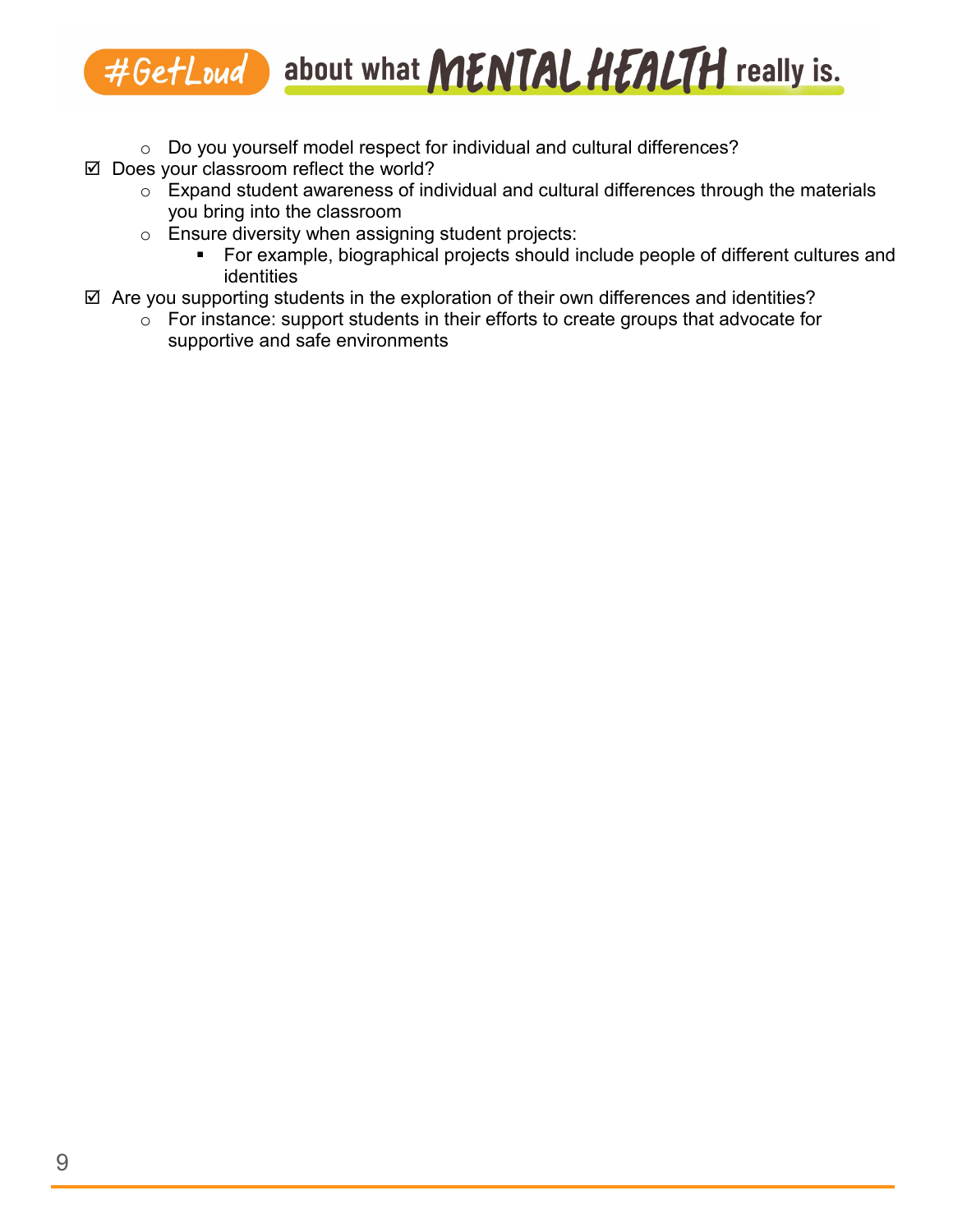

## **All bodies are good bodies**

Bullying. It happens in classrooms and in playgrounds, and beyond the boundaries of school. As educators of children, you are looking to stop it in its tracks. You and your school are likely actively engaged in doing just that.

There are so many forms of bullying: from cyber and verbal, to physical and emotional. They all cause harm and threaten the well-being of your students, whether they are experiencing it themselves or witnessing it.

One prevalent and harmful form of bullying is weight-based bullying, or the teasing and harassment of children based on body size and shape, and it happens mostly at school and online. Perhaps more and more, as social media has exploded, children are learning from an early age that there is an "ideal" body shape. The body shaming and bullying that can result take their toll on children's mental health, causing distress, self-loathing and eating disorders.

Are you looking for ways to address weight-based bullying? Here are some effective mental health promotion strategies brought to us by Manitoba Healthy Schools, which, incidentally provides excellent, general resources and practices to promote mental health in schools at [https://www.gov.mb.ca/healthyschools/docs/Mental\\_Health\\_Promotion.pdf](https://www.gov.mb.ca/healthyschools/docs/Mental_Health_Promotion.pdf) 

- $\boxtimes$  Make sure that the images in your classroom, and homework assignments reflect diverse physical abilities, body sizes and outward appearances.
- $\boxtimes$  Reinforce the message that bodies come naturally in all shapes, sizes, weights and colours – and that all bodies are to be respected.
- $\boxtimes$  When you discuss bullying, make sure to include weight-based bullying and body shaming, such as a child being excluded from the group or getting teased about her/his weight or shape.
- $\boxtimes$  In lessons on puberty, discuss the natural weight gain that precedes major growth spurts for boys and girls.
- $\boxtimes$  Teach children that all bodies are good bodies. Encourage them to accept their bodies and care for them by practising healthy habits and being kind to themselves.
- $\boxtimes$  Compare food to fuel (ex: Just like a car needs "fuel" to continue operating, you need "food" to continue growing and developing in a healthy way).